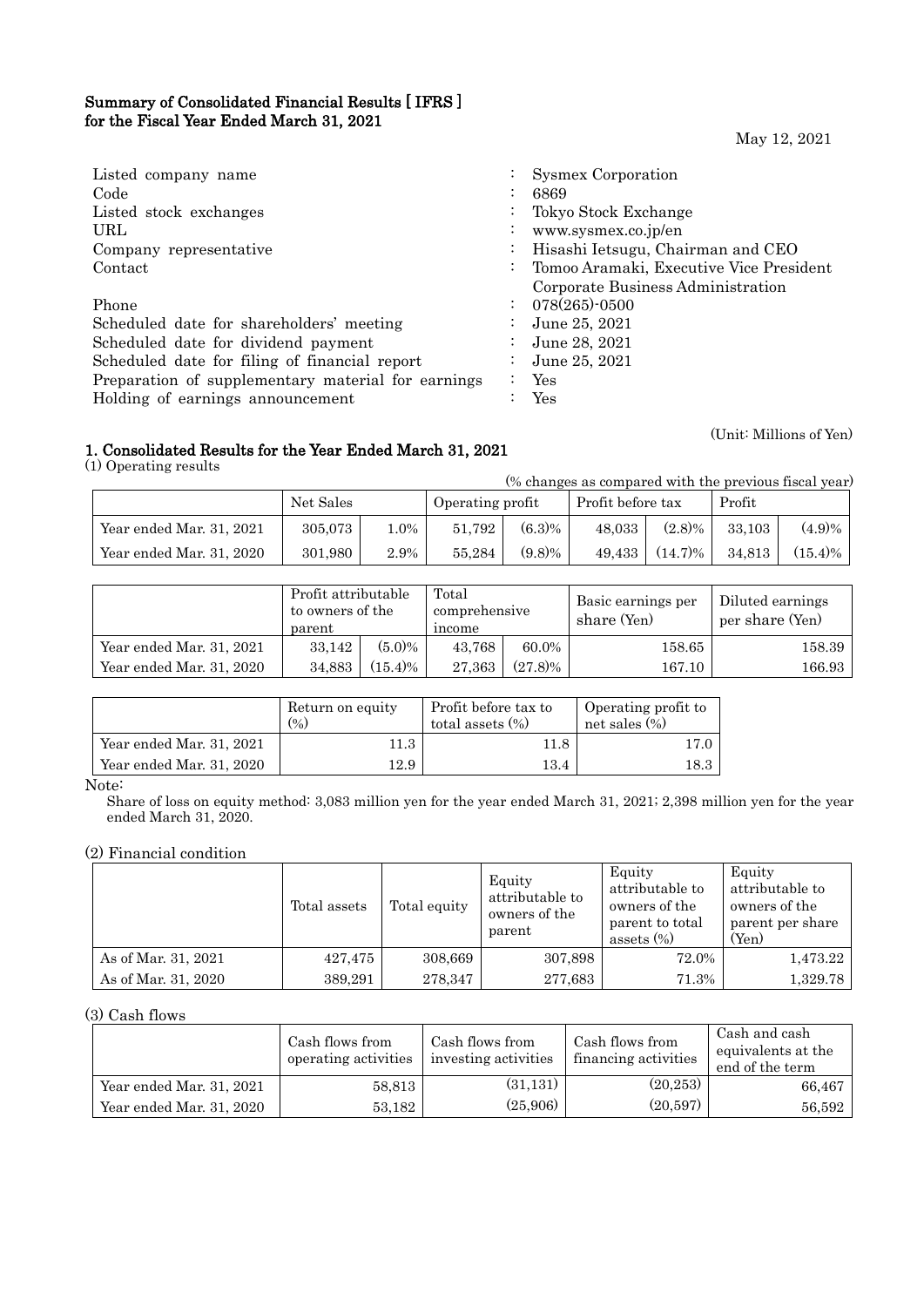## 2. Dividend

|                                            |                  | Dividend per share |                  |              |        |                                                      |                          | Dividend to                                |
|--------------------------------------------|------------------|--------------------|------------------|--------------|--------|------------------------------------------------------|--------------------------|--------------------------------------------|
|                                            | First<br>quarter | Second<br>quarter  | Third<br>quarter | Year-<br>end | Annual | Total<br>dividend<br>payment<br>(Millions of<br>yen) | Dividend<br>payout ratio | equity<br>attributable to<br>owners of the |
|                                            | (Yen)            | (Yen)              | (Yen)            | (Yen)        | (Yen)  |                                                      | (Consolidated)<br>(0/0)  | parent<br>(Consolidated)<br>$(\%)$         |
| Year ended<br>Mar. 31, 2020                | _                | 36.00              |                  | 36.00        | 72.00  | 15,032                                               | 43.1                     | 5.5                                        |
| Year ended<br>Mar. 31, 2021                | --               | 36.00              |                  | 36.00        | 72.00  | 15,044                                               | 45.4                     | 5.1                                        |
| Year ending<br>Mar. 31, 2022<br>(Forecast) | --               | 37.00              |                  | 37.00        | 74.00  |                                                      | 38.7                     |                                            |

## 3. Financial Forecast for the Year Ending March 31, 2022

(% changes as compared with the corresponding period of the previous fiscal year)

|                                       | Net Sales |       | Operating profit |       | Profit before tax |       | Profit attributable to<br>owners of the parent |       | Basic earnings<br>per share (Yen) |
|---------------------------------------|-----------|-------|------------------|-------|-------------------|-------|------------------------------------------------|-------|-----------------------------------|
| Six months<br>ending Sep.<br>30, 2021 | 161.000   | 21.9% | 28,000           | 40.0% | 27,000            | 49.2% | 19,000                                         | 50.2% | 90.91                             |
| Year ending<br>Mar. 31, 2022          | 350,000   | 14.7% | 60,000           | 15.8% | 57,000            | 18.7% | 40,000                                         | 20.7% | 191.39                            |

# 4. Other Information

- (1) Changes in significant consolidated subsidiaries (which resulted in changes in scope of consolidation): No
- (2) Changes in accounting policies and accounting estimates
	- 1) Changes in accounting policies required by IFRS: No
	- 2) Other changes in accounting policies: No
	- 3) Changes in accounting estimates: No
- (3) Number of outstanding stock (common stock)
	- 1) Number of outstanding stock at the end of each fiscal period (including treasury stock): 209,443,232 shares as of Mar. 31, 2021; 209,266,432 shares as of Mar. 31, 2020
	- 2) Number of treasury stock at the end of each fiscal period:
	- 446,876 shares as of Mar. 31, 2021; 446,680 shares as of Mar. 31, 2020
	- 3) Average number of outstanding stock for each period (cumulative): 208,905,283 shares for the year ended Mar. 31, 2021
		- 208,755,623 shares for the year ended Mar. 31, 2020

# (Reference) Summary of the Non-consolidated Financial Results for the Year Ended March 31, 2021

(1) Non-consolidated operating results

| $\frac{1}{2}$ Tom consolidated operating results<br>(% changes as compared with the previous fiscal year) |           |        |                  |            |                 |            |            |            |
|-----------------------------------------------------------------------------------------------------------|-----------|--------|------------------|------------|-----------------|------------|------------|------------|
|                                                                                                           | Net Sales |        | Operating income |            | Ordinary income |            | Net income |            |
| Year ended Mar. 31, 2021                                                                                  | 158.142   | (0.9)% | 27.786           | $(17.2)\%$ | 31.242          | $(23.7)\%$ | 23,872     | $(23.6)\%$ |
| Year ended Mar. 31, 2020                                                                                  | 159.642   | 4.8%   | 33.553           | $(5.0)\%$  | 40.942          | $(17.4)\%$ | 31.264     | $(13.3)\%$ |

|                          | Net income per<br>share (Yen) | Diluted net income<br>per share (Yen) |
|--------------------------|-------------------------------|---------------------------------------|
| Year ended Mar. 31, 2021 | 114.27                        | 114.08                                |
| Year ended Mar. 31, 2020 | 149.77                        | 149.61                                |

(2) Non-consolidated financial condition

|                     | Total assets | Net assets | Equity ratio $(\%)$ | Net assets per<br>share (Yen) |
|---------------------|--------------|------------|---------------------|-------------------------------|
| As of Mar. 31, 2021 | 260,469      | 215,420    | 82.1                | 1,023.57                      |
| As of Mar. 31, 2020 | 247,160      | 204,742    | 82.5                | 976.85                        |

Equity capital: 213,922 million yen as of March 31, 2021; 203,985 million yen as of March 31, 2020.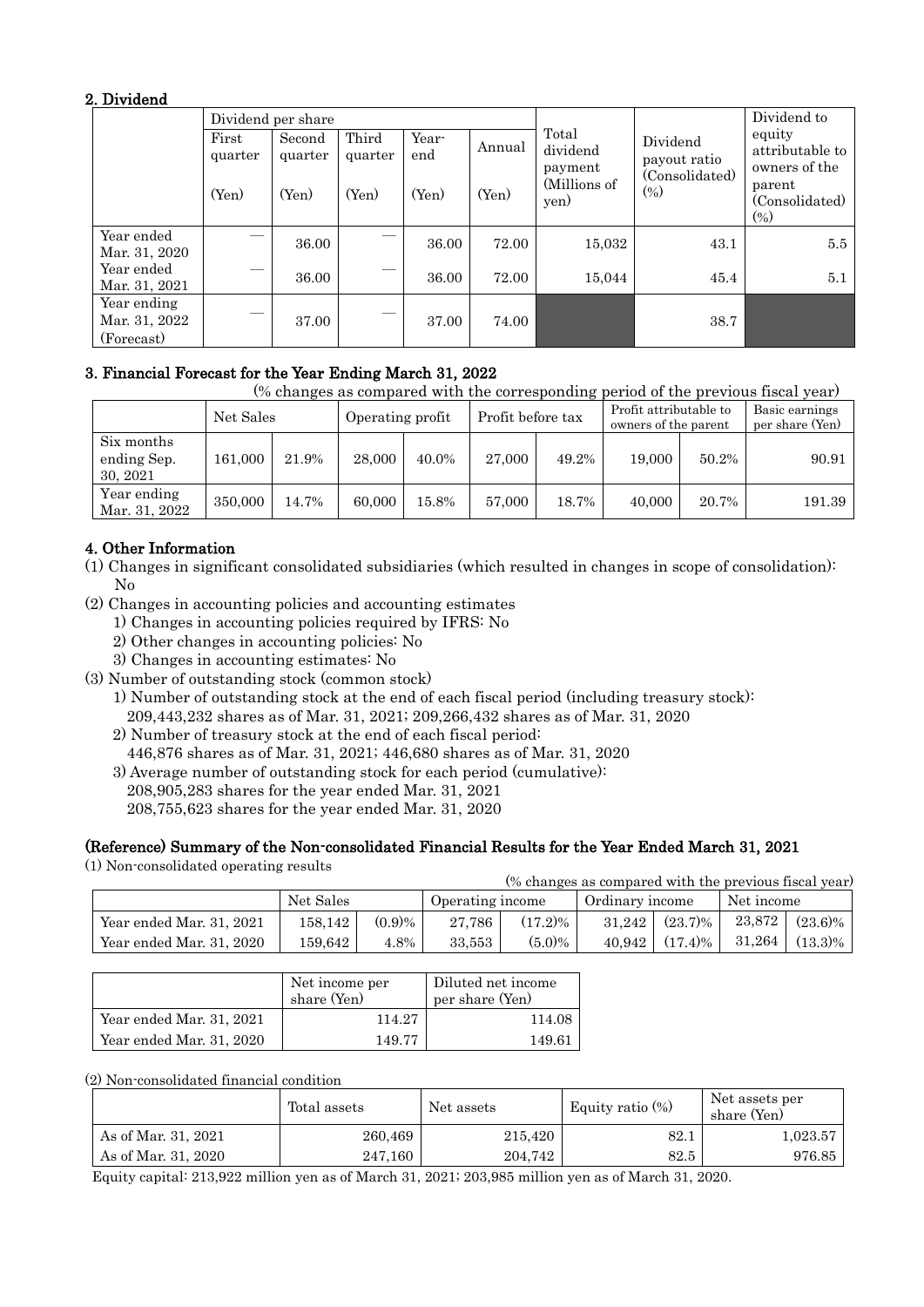Note: Summaries of financial results are not subject to audit by certified public accountants or auditors.

- \* Explanation regarding the appropriate use of financial forecast and other information
	- 1. The forecasts and future projections contained herein have been prepared on the basis of rational decisions given the information available as of the date of announcement of this document. These forecasts do not represent a commitment by the Company, and actual performance may differ substantially from forecasts for a variety of reasons. Please refer to "4) Outlook for future" within "1. Overview of operating performance" on page 5 of the attachment to this document.
	- 2. Supplementary financial materials (in Japanese and English) will be posted on the Sysmex website on Wednesday, May 12, 2021.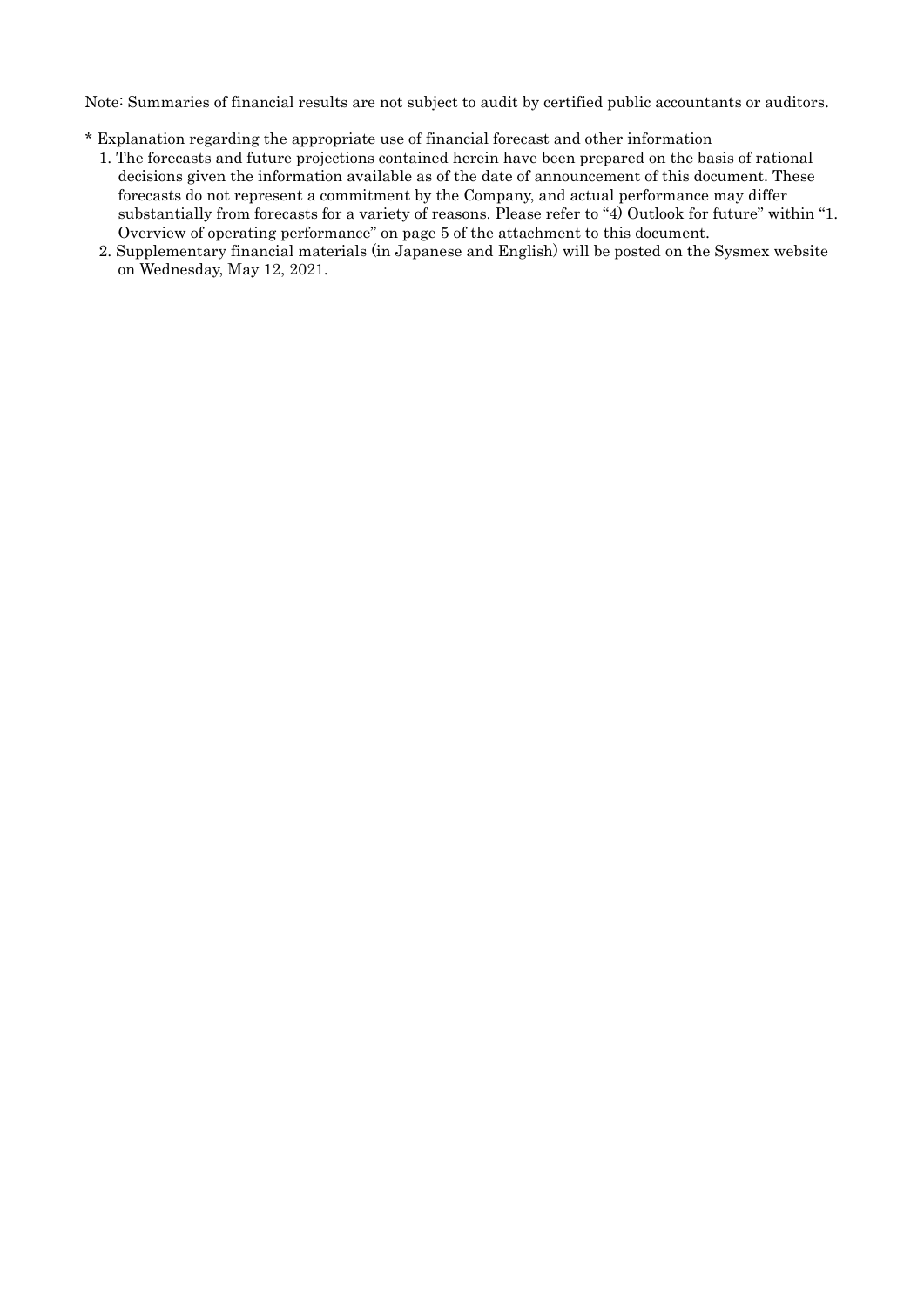# Content of Supplementary Materials

| 1. Overview of operating performance                      | $\overline{2}$ |
|-----------------------------------------------------------|----------------|
| 1) Operating performance during the year                  | $\overline{2}$ |
| 2) Financial conditions at end of the year                | 4              |
| 3) Cash flows during the year                             | 4              |
| 4) Outlook for future                                     | 5              |
| 2. Basic perspective on selection of accounting standards | 5              |
| 3. Consolidated financial statements and notes            | 6              |
| 1) Consolidated statement of financial position           | 6              |
| 2) Consolidated statement of income                       | 8              |
| 3) Consolidated statement of comprehensive income         | 9              |
| 4) Consolidated statement of changes in equity            | 10             |
| 5) Consolidated statement of cash flows                   | 12             |
| 6) Notes to the consolidated financial statements         | 13             |
| 1. Notes related to the going concern assumption          | 13             |
| 2. Segment information                                    | 13             |
| 3. Per-share information                                  | 15             |
| 4. Significant subsequent event                           | 15             |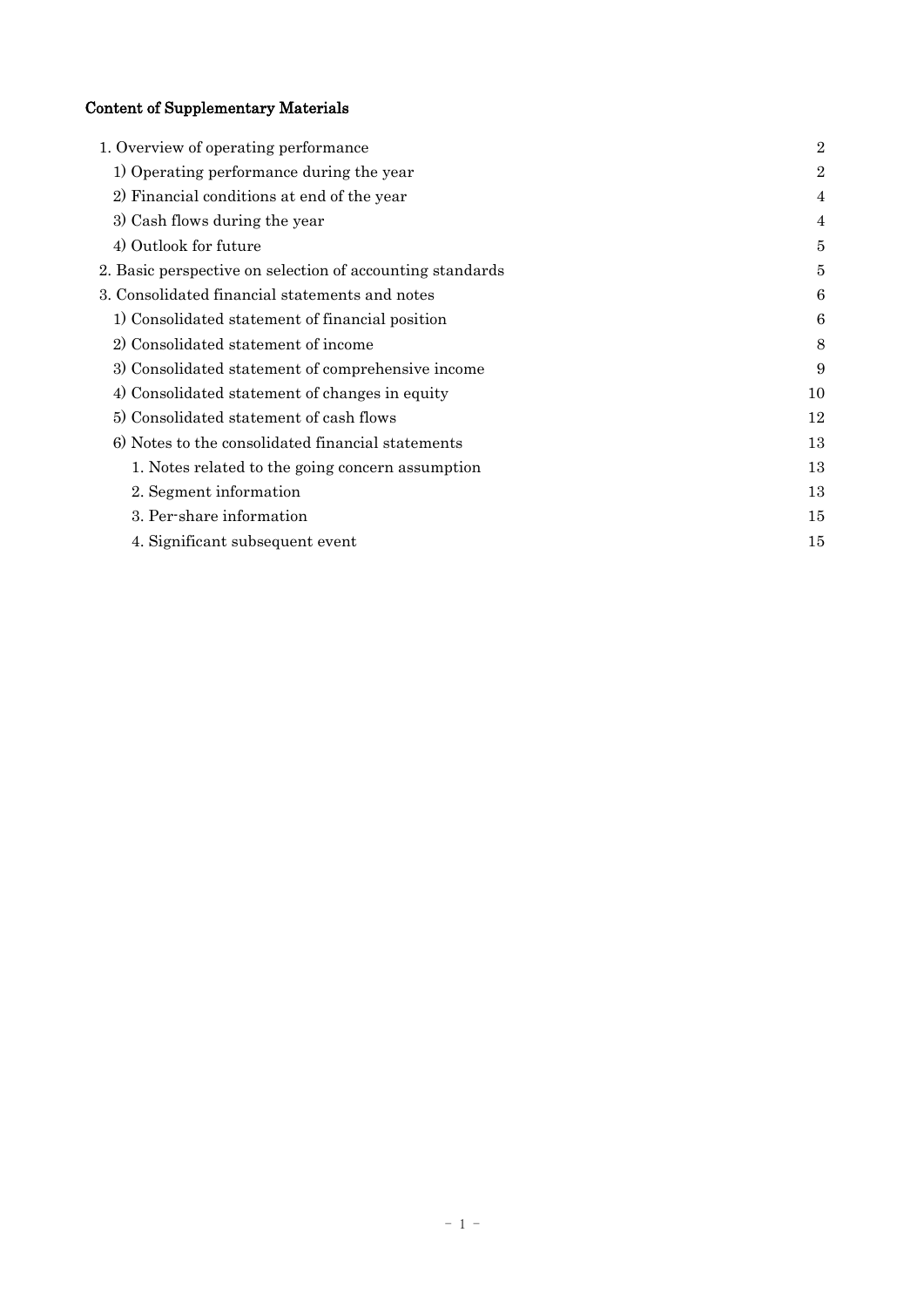#### 1. Overview of operating performance

1) Operating performance during the year

Future-related information contained in the text below is based on the judgement as of the end of the fiscal period under review.

During the fiscal year ended March 31, 2021, economic activity in Japan was in dire straits as a result of the COVID-19 pandemic, which sharply reduced personal consumption and caused corporate earnings to deteriorate. Thereafter, the situation began to improve due to gradual increases in the level of socioeconomic activity and the results of various government policies. However, this was followed by a resurgence in infections and state of emergency declarations, and the outlook remains unclear. Overseas, increasingly serious COVID-19 outbreaks have prompted major cities to impose lockdowns and regulations against going out, substantially hampering economic activity. Thereafter, various government-imposed financial measures are leading to gradual recovery. That said, with no end to the pandemic in sight, the outlook remains opaque.

On the healthcare front, Japan's medical and healthcare field is expected to remain robust due to an aging society and increasingly diverse health and medical needs, which will drive up demand. Also, the Japanese government is positioning this field as part of an economic growth strategy. Looking overseas, in developed countries efforts are underway to raise the efficiency of healthcare as populations age. Meanwhile, in emerging markets economic development is prompting an increase in demand for healthcare and the need for healthcare quality and service enhancement. Furthermore, the rapid application of artificial intelligence (AI), information communication technology (ICT) and other leading-edge technologies to the healthcare field are expected to sustain future growth. The global COVID-19 pandemic has also prompted considerations about healthcare systems and the potential for major changes in the healthcare environment itself. As a result, further opportunities for growth is anticipated.

Against this backdrop, Sysmex continued to develop its product portfolio in the hematology field. We launched two automated hematology analyzers in Japan, the XR Series (a next-generation flagship model) and the XQ series (a compact three-part WBC differential model). We will continue with a global sales rollout after receiving regulatory approval in individual countries. We aim to continue expanding our product portfolio in the hematology field to help optimize operations at testing laboratories based on the regional characteristics and facilities' needs.

In the hemostasis field, we launched CN-6500/CN-3500 automated blood coagulation analyzers in Japan, which offer enhanced efficiency and quality. We renewed our global alliance in hemostasis products with Siemens Healthcare Diagnostics Inc. including review of products and territories, to step up sales of our CN Series automated blood coagulation analyzer and we will continue to offer extensive solutions to customers in regions throughout the world.

In the life science field, Sysmex had received health insurance coverage for its gene mutation analysis set for cancer genome profiling (OncoGuide™ NCC Oncopanel System), becoming the first such system in Japan to receive this coverage. We received approval for partial changes to our manufacturing and marketing approval for this system. it has become possible to detect mutations and copy number alterations of 124 genes, fusions of 13 genes, and microsatellite instability (MSI). The system will thus provide more detailed genetic information to help doctors decide treatment strategies, including diagnosis and selection of anti-cancer drugs.

Medicaroid Corporation, a joint venture between Sysmex and Kawasaki Heavy Industry, Ltd., received manufacturing and marketing approval for hinotori™ Surgical Robot System, the first made-in-Japan robotic-assisted surgery system. As the global general distributor, Sysmex commenced sales of hinotori™ to medical institutions in Japan, starting with urology departments. We are working with Medicaroid to obtain regulatory approval overseas, and will begin introducing the system in overseas markets, as well.

To help stem the increase in COVID-19 infections, we introduced reagent that can be used in conjunction with HISCL™-5000/HISCL™-800 automated immunoassay systems to detect the presence of coronavirus antigens that cause COVID-19, as well as reagent that can help in detecting the risk of COVID-19 cases worsening. Sysmex remains committed to contributing toward the research and establishment of diagnosis/treatment methods for COVID-19 by way of diverse testing, including PCR tests, antigen tests, antibody tests and cytokine tests, as well as existing hematology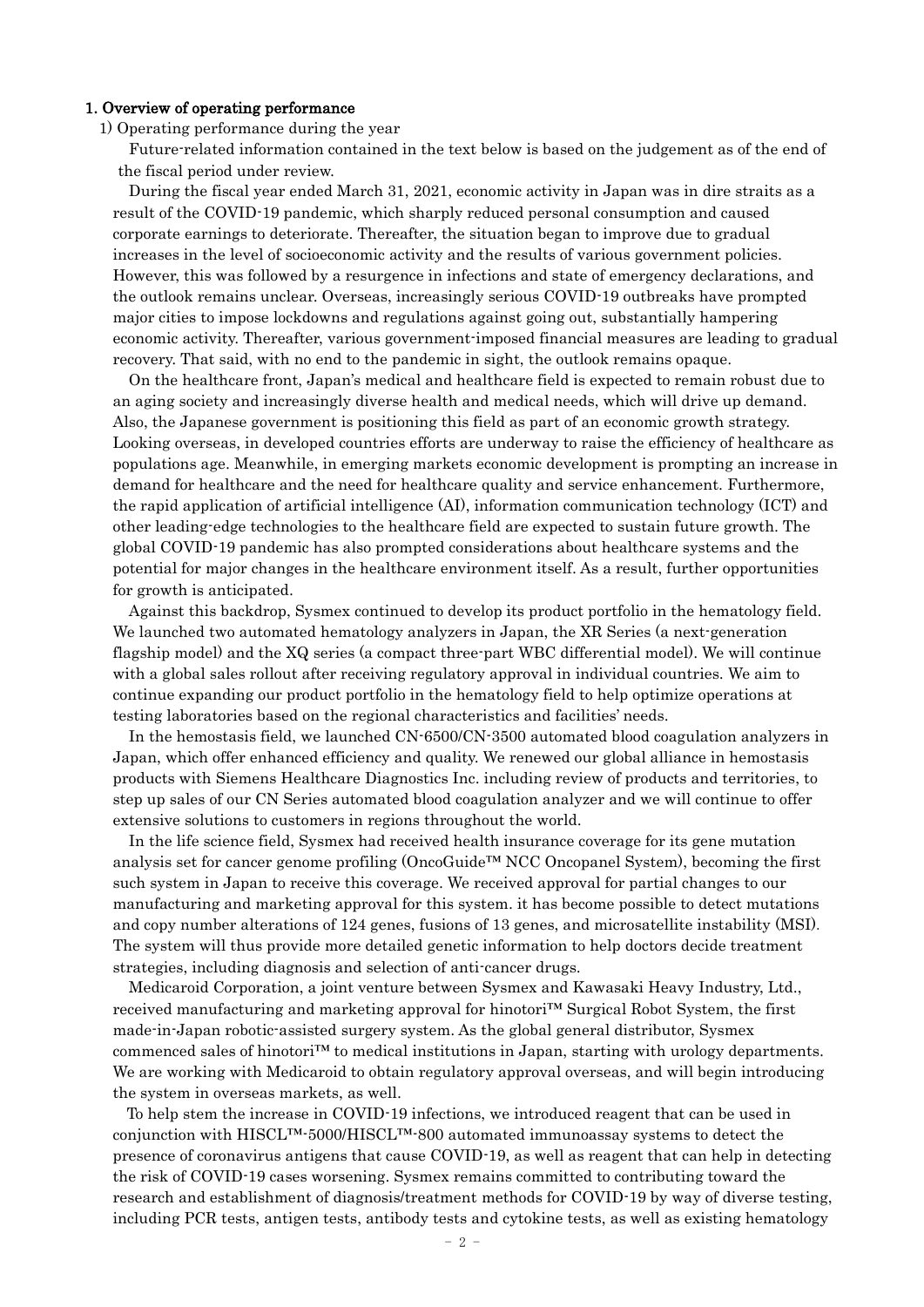#### and coagulation tests.

|                   |              |                             | Year ended<br>March 31, 2020  | Year ended<br>March 31, 2021 | YoY                           |                             |
|-------------------|--------------|-----------------------------|-------------------------------|------------------------------|-------------------------------|-----------------------------|
|                   |              | Amount<br>(Millions of yen) | Percentage of<br>total $(\%)$ | Amount<br>(Millions of yen)  | Percentage of<br>total $(\%)$ | (Previous<br>$period = 100$ |
| Japan             |              | 46,725                      | 15.5                          | 48,756                       | 16.0                          | 104.3                       |
|                   | Americas     | 71,037                      | 23.5                          | 65,890                       | 21.6                          | 92.8                        |
|                   | <b>EMEA</b>  | 77,250                      | 25.6                          | 82,140                       | 26.9                          | 106.3                       |
|                   | China        | 80,048                      | 26.5                          | 83,830                       | 27.5                          | 104.7                       |
|                   | Asia Pacific | 26,919                      | 8.9                           | 24,454                       | 8.0                           | 90.8                        |
| Overseas subtotal |              | 255,255                     | 84.5                          | 256,316                      | 84.0                          | 100.4                       |
| Total             |              | 301,980                     | 100.0                         | 305,073                      | 100.0                         | 101.0                       |

Net sales by destination

In Japan, sales of urinalysis and immunochemistry reagents fell, affected by the COVID-19 pandemic, but instrument sales rose due to the sale of hematology instruments to large commercial labs. Sales also increased for hemostasis reagents related to COVID-19 testing and for reagents and services in the life science field. As a result, sales in Japan rose 4.3% year on year, to ¥48,756 million.

Overseas, reagent sales fell, hematology and urinalysis fields, as a result of the growing COVID-19 pandemic, but instrument sales rose in the urinalysis, hemostasis and immunochemistry fields. Consequently, overseas sales increased 0.4% year on year, to ¥256,316 million. The overseas sales ratio fell 0.5 percentage point, to 84.0%.

Gross profit declined 3.4% year on year, to ¥154,302 million despite higher domestic and overseas sales, due to deterioration in the cost of sales ratio stemming from lower reagent sales. Selling, general and administrative expenses fell 3.2%, to ¥80,839 million, because of restrictions on activities amid the COVID-19 pandemic.

As a result, during the year ended March 31, 2021, the Group recorded consolidated net sales of ¥305,073 million, up 1.0% year on year. Operating profit fell 6.3%, to ¥51,792 million; profit before tax declined 2.8%, to ¥48,033 million, and profit attributable to owners of the parent decreased 5.0%, to ¥33,142 million.

### Performance by segment

### (1) Japan

In Japan, sales of reagents were down in the hematology field, due to the increase in COVID-19 infections. However, instrument sales rose due to the sale of hematology instruments to large commercial labs. In the hemostasis field, sales of reagent expanded. In the life science field, sales of reagents and services expanded. As a result, sales in Japan rose 4.2% year on year, to ¥52,672 million.

On the profit front, decrease in sales of reagents in export sales between groups, a deteriorating cost of sales ratio caused gross profit to decrease, and mainly R&D expenses rose. Accordingly, segment profit (operating profit) fell 16.1%, to ¥30,434 million. (2) Americas

Sales were down in North America. Although instrument sales rose in the urinalysis and hemostasis fields that launched a new product, instrument and reagent sales declined in the hematology field, mainly because of the COVID-19 pandemic. In Central and South America, sales were down due to lower sales of hematology reagents. As a result, sales in the Americas came to ¥61,501 million, down 7.1% year on year.

Segment profit (operating profit) fell 12.1% year on year, to ¥2,512 million, SG&A expenses fell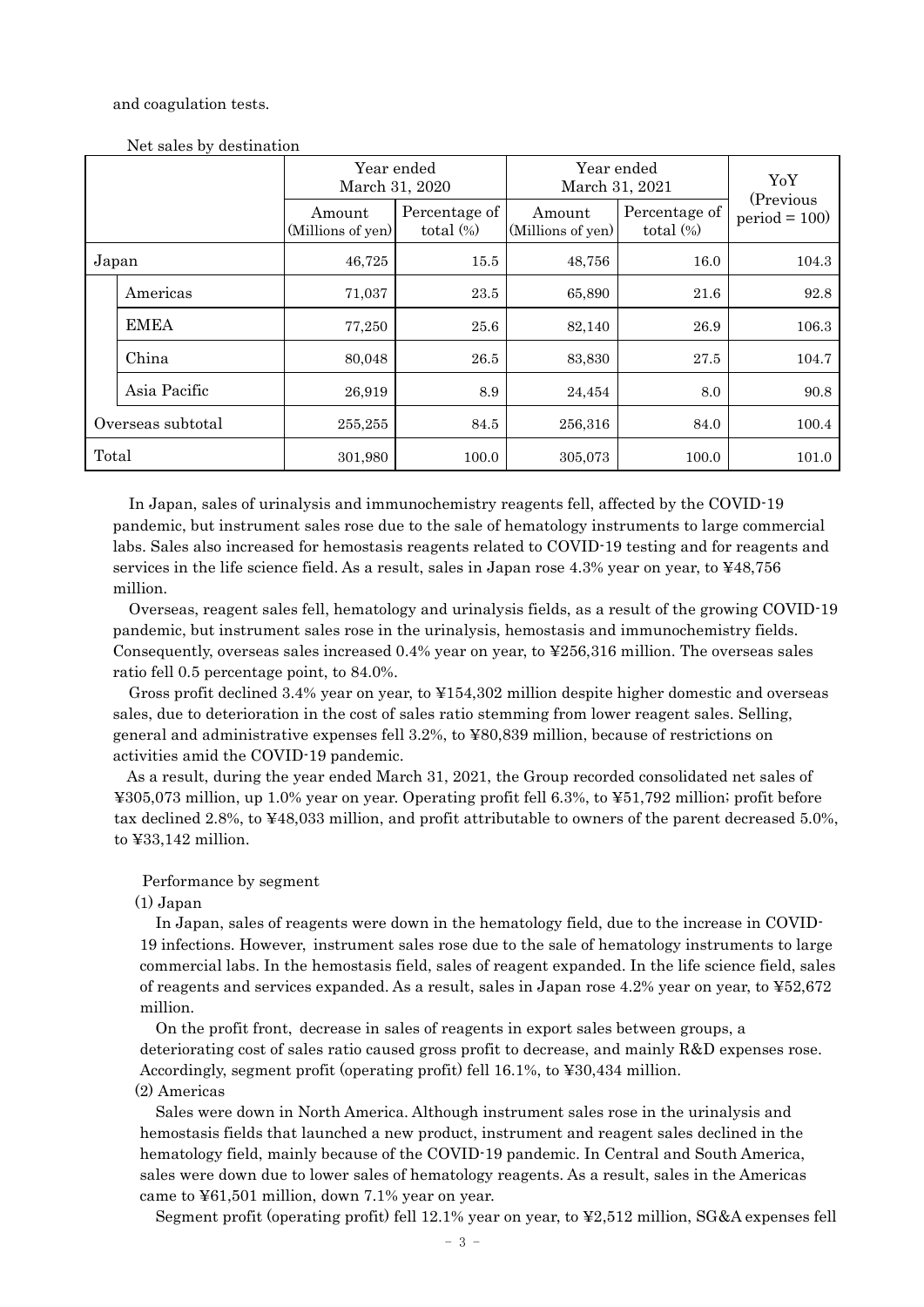because of restrictions on activities amid the COVID-19 pandemic, but lower sales and a deteriorating cost of sales ratio caused gross profit to fall. (3) EMEA

Sales in the EMEA region rose 5.4% year on year, to ¥82,854 million. Reagent sales were down in the hematology and urinalysis fields, mainly due to the spread of the COVID-19 pandemic. However, Sales of instrument increased in Germany due to increased sales of instrument to large commercial labs and the acquisition of large-scale projects in the Middle East. Reagent sales expanded due to the launch of a novel coronavirus antigen testing kit in Germany.

Despite a deteriorating cost of sales ratio, segment profit (operating profit) grew 20.8%, to ¥10,085 million, due to higher gross profit on higher sales and SG&A expenses fell because of restrictions on activities amid the COVID-19 pandemic.

### (4) China

In China, sales rose 4.7% year on year, to ¥83,735 million. Reagent sales fell in the hematology and urinalysis fields, mainly due to the impact of COVID-19, but instrument sales increased in the hematology and urinalysis fields. Instrument and reagent fields also grew in the hemostasis and immunochemistry fields.

Segment profit (operating profit) decreased 11.5% year on year, to ¥5,066 million, despite lower SG&A expenses, as gross profit declined due a worsening cost of sales ratio.

### (5) Asia Pacific

Because of COVID-19, sales of reagents decreased in the hematology and urinalysis fields, although Sales of instrument increased in the hematology field due to the acquisition of bids in India, and sales of new products in the hemostasis field increased in Australia to large commercial labs. As a result, sales in the Asia Pacific region decreased 8.9% year on year, to ¥24,309 million.

Segment profit (operating profit) fell 31.6% year on year, to ¥2,134 million. SG&A expenses fell because of restrictions on activities amid the COVID-19 pandemic, but lower sales and a deteriorating cost of sales ratio caused gross profit to fall.

#### 2) Financial conditions at end of the year

As of March 31, 2021, total assets amounted to ¥427,475 million, up ¥38,183 million from March 31, 2020. As main factors, trade and other receivables rose ¥14,991 million, cash and cash equivalents increased ¥9,875 million, and intangible assets were up ¥7,927 million.

Meanwhile, total liabilities were ¥118,806 million, up ¥7,862 million from March 31, 2020. Principal factors included a ¥1,999 million increase in other non-current liabilities, ¥1,719 million higher accrued expenses, a ¥976 million rise in other current financial liabilities, and a ¥916 million increase in accrued bonuses.

Total equity came to ¥308,669 million, up ¥30,321 million from March 31, 2020. Among principal reasons, retained earnings rose ¥18,155 million, while other components of equity increased ¥10,614 million. Equity attributable to owners of the parent to total assets rose 0.7 percentage points, from 71.3% on March 31, 2020 to 72.0% on March 31, 2021.

### 3) Cash flows during the year

As of March 31, 2021, cash and cash equivalents amounted to ¥66,467 million, up ¥9,875 million from March 31, 2020.

Cash flows from various activities during the fiscal year are described in more detail below. (Cash flows from operating activities)

Net cash provided by operating activities was ¥58,813 million (up ¥5,631 million). As principal factors, profit before tax provided ¥48,033 million (down ¥1,400 million), depreciation and amortization provided ¥25,575 million (up ¥1,620 million), an increase in trade receivables used ¥9,066 million (up ¥4,642 million), a decrease in inventories provided ¥3,851 million (¥9,807 million used in the previous period), a decrease in trade payables used ¥834 million (¥2,762 million provided in the previous year), a decrease in contract liabilities used ¥314 million (¥3,292 million provided in the previous year), and income taxes paid used ¥13,172 million (down ¥3,036 million). (Cash flows from investing activities)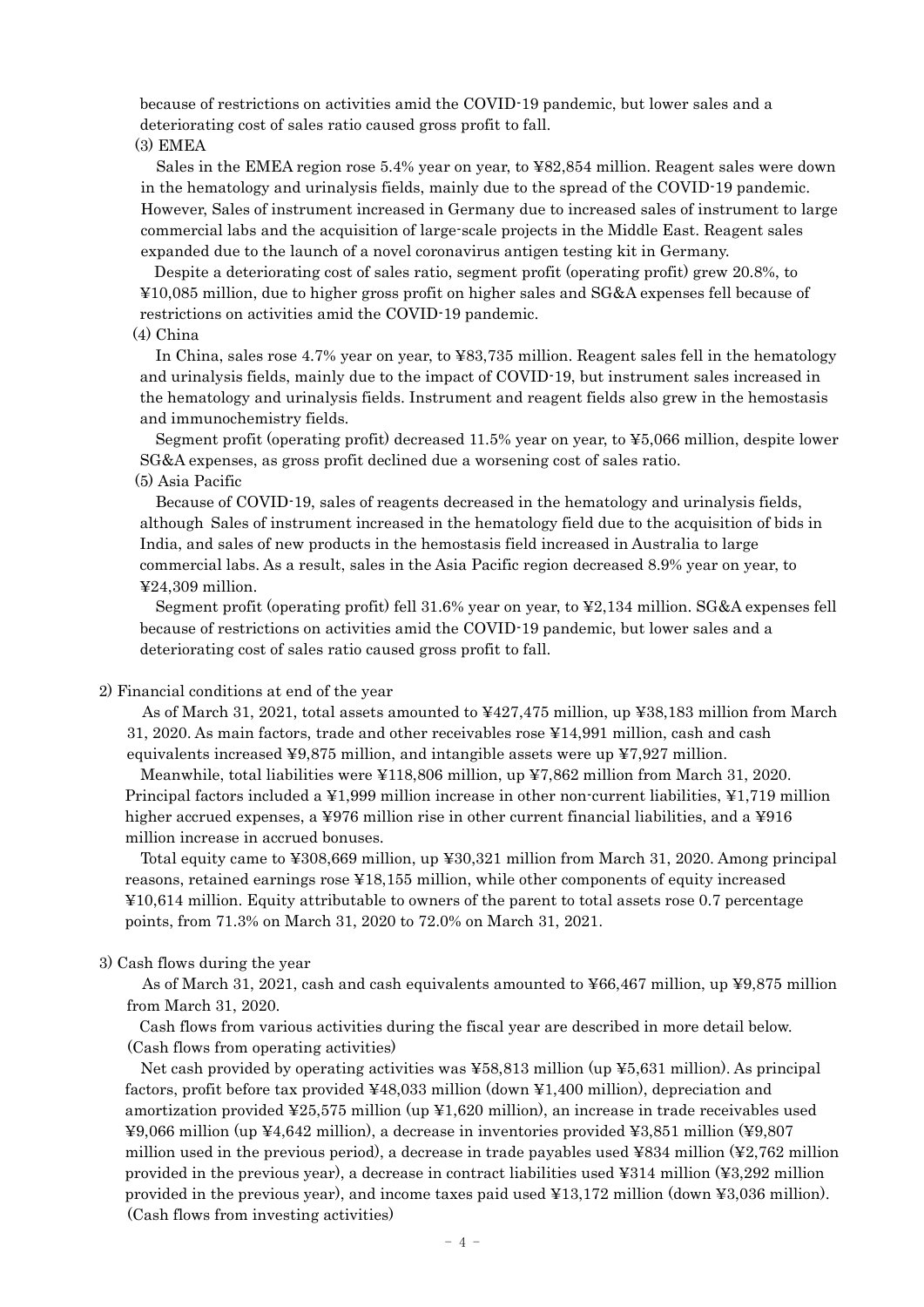Net cash used in investing activities was ¥31,131 million (up ¥5,224 million). Among major factors, purchases of property plant and equipment used ¥9,930 million (down ¥3,699 million), purchases of intangible assets used ¥15,863 million (up ¥3,020 million), payments resulting in an increase in long-term prepaid expenses used ¥4,050 million (up ¥1,563 million), purchases of investments in equity instruments used ¥623 million (down ¥3,930 million), and proceeds from withdrawal of time deposits provided  $\yen 1,438$  million (down  $\yen 5,889$  million). (Cash flows from financing activities)

Net cash used in financing activities was ¥20,253 million (down ¥343 million). This was mainly due to the exercise of warrants provided  $\text{\textsterling}549$  million (up  $\text{\textsterling}201$  million), dividends paid of  $\text{\textsterling}15,037$ million (up ¥9 million) and repayment of lease liabilities, which used ¥5,911 million (down ¥2 million).

#### 4) Outlook for future

The economic outlook for Japan remains unclear, with capital investment and personal consumption levels remaining low, with no end to COVID-19 in sight. Overseas, the pandemic is expected to ebb as vaccinations increase. Nevertheless, infections with viral variants are increasing. Other geopolitical factors are also causing uncertainty to mount, such as trade issues between the United States and China and slower Chinese economic growth.

. Looking at the healthcare environment, in developed countries efforts are underway to raise the efficiency of healthcare as populations age. Meanwhile, in emerging markets economic development is prompting an increase in demand for healthcare and the need for healthcare quality and service enhancement. Furthermore, the rapid application of artificial intelligence (AI), information communication technology (ICT) and other leading-edge technologies to the healthcare field are expected to sustain future growth. The global COVID-19 pandemic has also prompted considerations about healthcare systems and the potential for major changes in the healthcare environment itself. As a result, further opportunities for growth is anticipated.

Under these conditions, in April 2021 Sysmex launched a new mid-term management plan (fiscal years ending March 31, 2022 to 2024). To reach positioning targets based on the long-term vision, the plan is aimed at sustaining robust growth for the Group and supporting this growth by reinforcing the management base. We have defined hemostasis, immunochemistry and life science as key fields in addition to the hematology field, which is the Group's largest source of earnings. We will prioritize the allocation of management resources to these fields to enhance R&D efforts, create new value and expand our product lineup. We will also seek to achieve dynamic growth through the creation and ongoing cultivation of new businesses, centering on surgery support robots. To this end, in April 2021 we reorganized from a business development structure based on business units to a function-based structure. We believe this new structure will enhance the Group's implementation capabilities.

In the fiscal year ending March 31, 2022, we expect to essentially recover the previous year's declines stemming from the impact of COVID-19. In addition, by expanding our product lineup and reinforcing our sales and service structure, we anticipate increases in sales and profit. Accordingly, we forecast net sales of ¥350,000 million, operating profit of ¥60,000 million, profit before tax of ¥57,000 million and profit attributable to owners of the parent of ¥40,000 million. (Note: These figures are based on the assumption that the COVID-19 pandemic will draw to a close and that economic activity will gradually resume.)

Our assumptions for annual average exchange rates are US\$1=¥106 and  $E1 = 125$ .

The forecast outlined above is based on currently available information. Actual performance may differ from this forecast for a variety of reasons.

### 2. Basic perspective on selection of accounting standards

The Sysmex Group voluntarily adopted IFRS from the fiscal year ended March 31, 2017. Our aim is to increase convenience to shareholders and investors in Japan and overseas by enhancing the international comparability of our financial information in capital markets.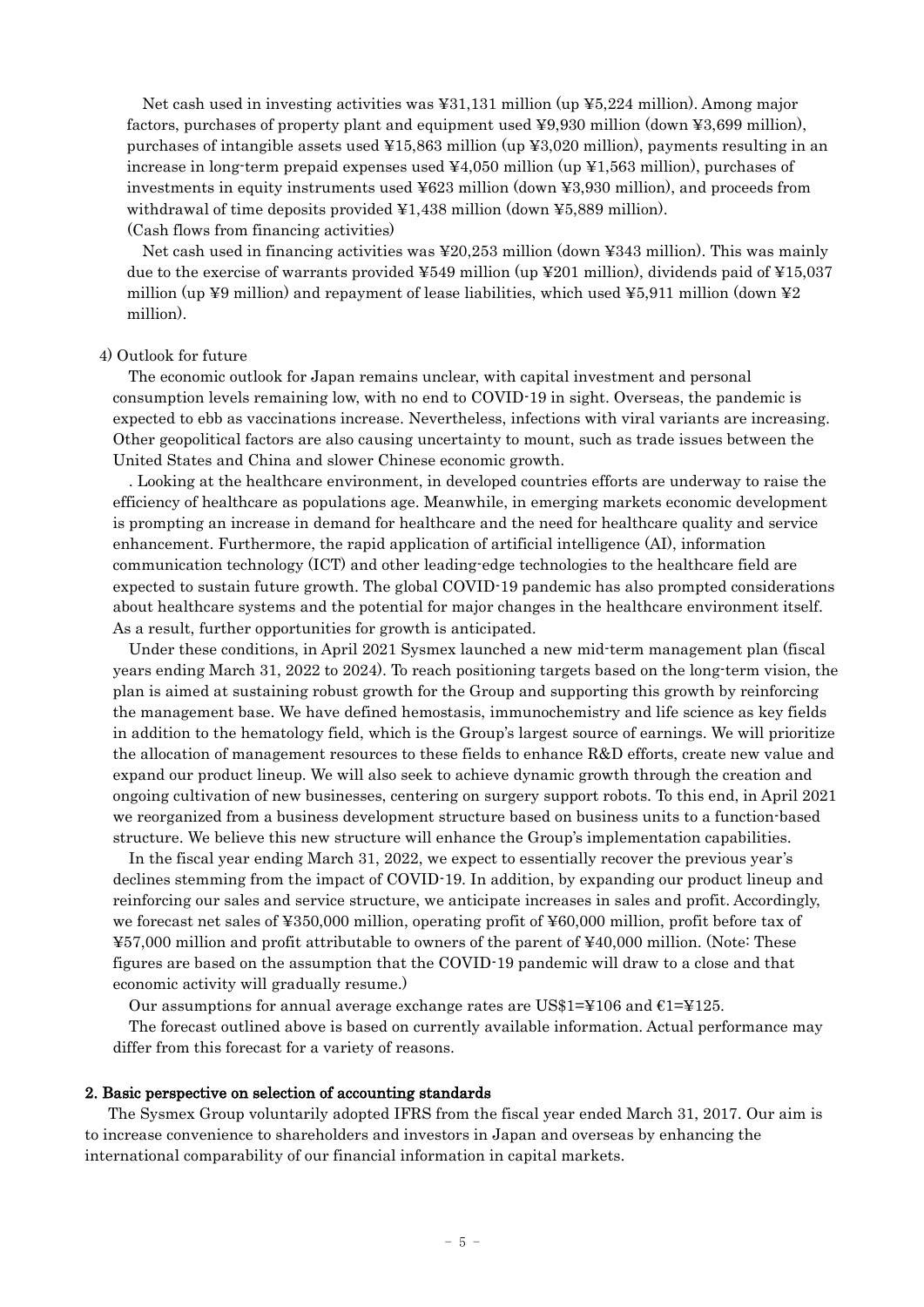# 3. Consolidated financial statements and notes

1) Consolidated statement of financial position

|                                                      |                         | (Unit: Millions of yen) |
|------------------------------------------------------|-------------------------|-------------------------|
|                                                      | As of<br>March 31, 2020 | As of<br>March 31, 2021 |
| Assets                                               |                         |                         |
| Current assets                                       |                         |                         |
| Cash and cash equivalents                            | 56,592                  | 66,467                  |
| Trade and other receivables                          | 85,650                  | 100,641                 |
| Inventories                                          | 48,303                  | 46,985                  |
| Other short-term financial assets                    | 421                     | 1,105                   |
| Income taxes receivable                              | 546                     | 909                     |
| Other current assets                                 | 14,191                  | 14,723                  |
| Total current assets                                 | 205,704                 | 230,833                 |
| Non-current assets                                   |                         |                         |
| Property, plant and equipment                        | 96,839                  | 96,140                  |
| Goodwill                                             | 11,271                  | 12,433                  |
| Intangible assets                                    | 39,543                  | 46,840                  |
| Investments accounted for using the<br>equity method | 2,945                   | 1,093                   |
| Trade and other receivables                          | 12,845                  | 15,202                  |
| Other long-term financial assets                     | 6,192                   | 7,945                   |
| Asset for retirement benefits                        | 897                     | 923                     |
| Other non-current assets                             | 5,810                   | 9,337                   |
| Deferred tax assets                                  | 7,240                   | 6,724                   |
| Total non-current assets                             | 183,586                 | 196,641                 |
| Total assets                                         | 389,291                 | 427,475                 |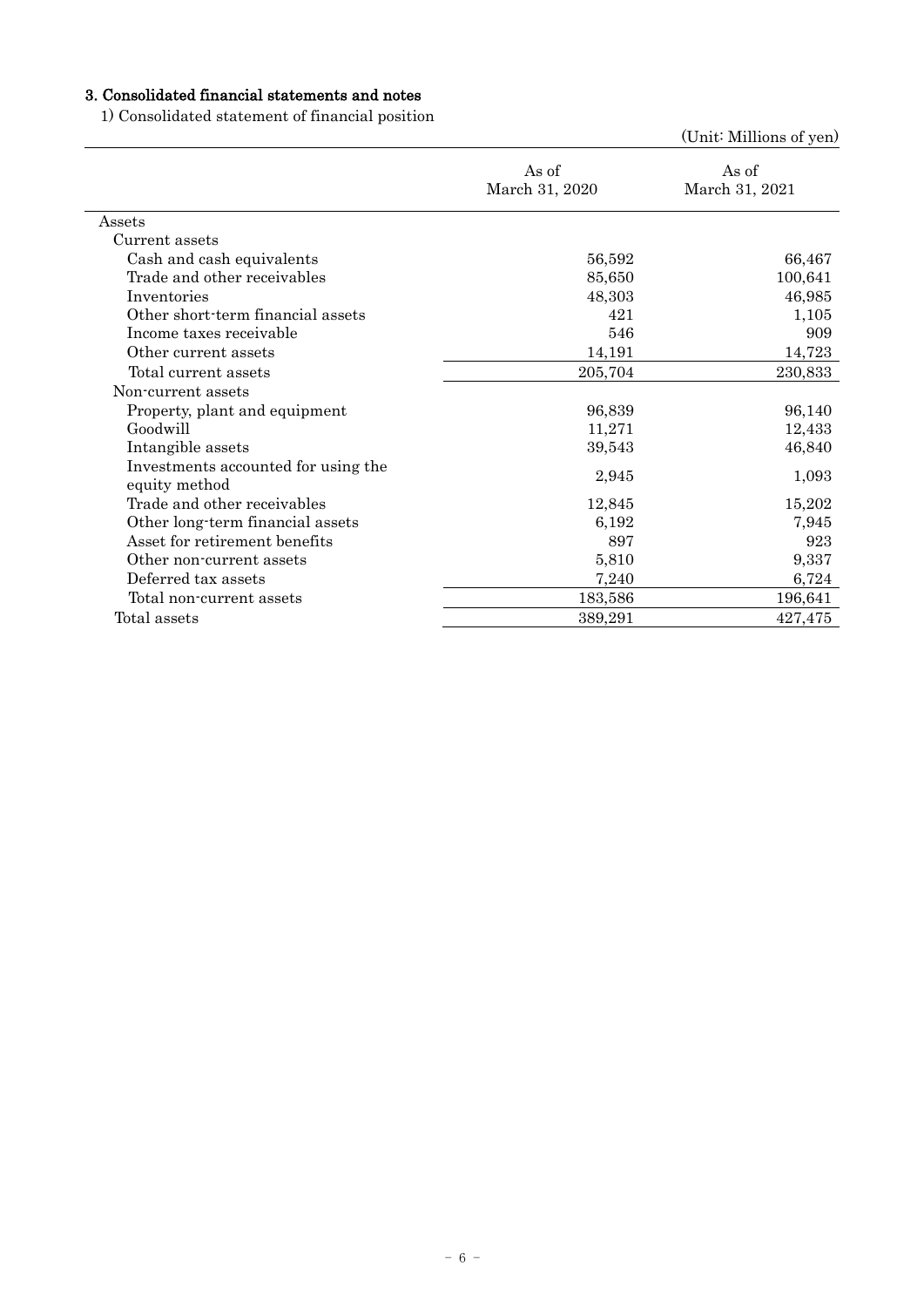|                                             |                         | (Unit: Millions of yen) |
|---------------------------------------------|-------------------------|-------------------------|
|                                             | As of<br>March 31, 2020 | As of<br>March 31, 2021 |
| Liabilities and equity                      |                         |                         |
| Liabilities                                 |                         |                         |
| Current liabilities                         |                         |                         |
| Trade and other payables                    | 33,917                  | 34,159                  |
| Lease liabilities                           | 5,701                   | 5,783                   |
| Other current financial liabilities         | 552                     | 1,529                   |
| Income taxes payable                        | 5,673                   | 6,563                   |
| Provisions                                  | 751                     | 1,002                   |
| Contract liabilities                        | 12,001                  | 12,168                  |
| Accrued expenses                            | 12,508                  | 14,227                  |
| Accrued bonuses                             | 7,591                   | 8,508                   |
| Other current liabilities                   | 5,448                   | 5,964                   |
| Total current liabilities                   | 84,145                  | 89,907                  |
| Non-current liabilities                     |                         |                         |
| Lease liabilities                           | 16,935                  | 16,178                  |
| Other non-current financial liabilities     | 269                     | 108                     |
| Liability for retirement benefits           | 925                     | 1,071                   |
| Provisions                                  | 255                     | 265                     |
| Other non-current liabilities               | 2,061                   | 4,060                   |
| Deferred tax liabilities                    | 6,351                   | 7,212                   |
| Total non-current liabilities               | 26,798                  | 28,898                  |
| Total liabilities                           | 110,944                 | 118,806                 |
| Equity                                      |                         |                         |
| Equity attributable to owners of the parent |                         |                         |
| Capital stock                               | 12,877                  | 13,229                  |
| Capital surplus                             | 18,487                  | 19,581                  |
| Retained earnings                           | 261,321                 | 279,477                 |
| Treasury stock                              | (306)                   | (307)                   |
| Other components of equity                  | (14, 697)               | (4,082)                 |
| Total equity attributable to owners of the  | 277,683                 | 307,898                 |
| parent                                      |                         |                         |
| Non-controlling interests                   | 663                     | 771                     |
| Total equity                                | 278,347                 | 308,669                 |
| Total liabilities and equity                | 389,291                 | 427,475                 |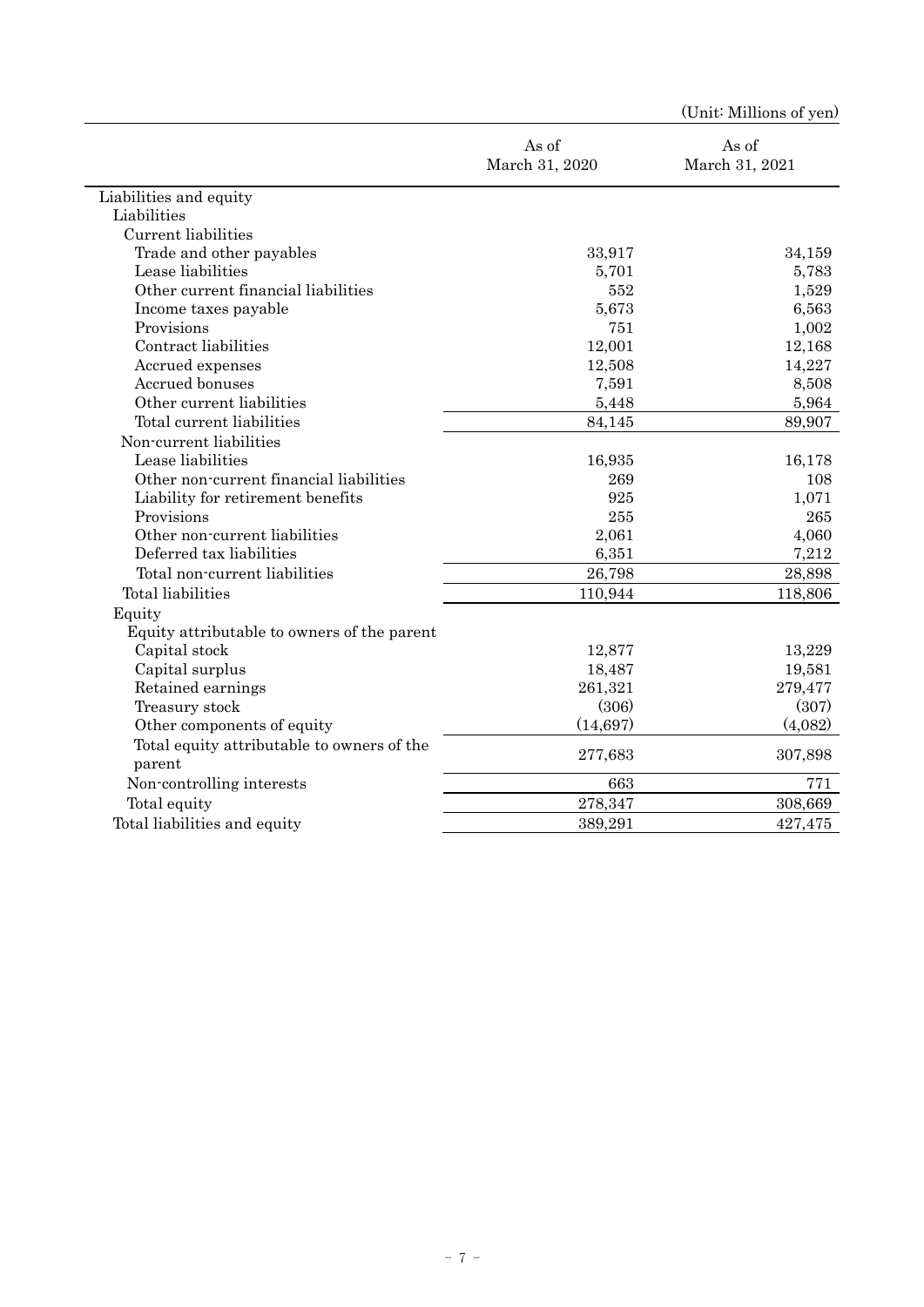# 2) Consolidated statement of income

|                                                                               | Year ended<br>March 31, 2020 | Year ended<br>March 31, 2021 |
|-------------------------------------------------------------------------------|------------------------------|------------------------------|
|                                                                               |                              |                              |
| Net sales                                                                     | 301,980                      | 305,073                      |
| Cost of sales                                                                 | 142,173                      | 150,770                      |
| Gross profit                                                                  | 159,807                      | 154,302                      |
| Selling, general and administrative<br>expenses                               | 83,545                       | 80,839                       |
| Research and development expenses                                             | 21,761                       | 22,517                       |
| Other operating income                                                        | 1,486                        | 1,637                        |
| Other operating expenses                                                      | 702                          | 790                          |
| Operating profit                                                              | 55,284                       | 51,792                       |
| Financial income                                                              | 595                          | 420                          |
| Financial expenses                                                            | 1,031                        | 866                          |
| Share of profit (loss) of associates accounted<br>for using the equity method | (2,398)                      | (3,083)                      |
| Foreign exchange gain (loss)                                                  | (3,017)                      | (230)                        |
| Profit before tax                                                             | 49,433                       | 48,033                       |
| Income taxes expenses                                                         | 14,619                       | 14,930                       |
| Profit                                                                        | 34,813                       | 33,103                       |
| Profit attributable to                                                        |                              |                              |
| Owners of the parent                                                          | 34,883                       | 33,142                       |
| Non-controlling interests                                                     | (69)                         | (39)                         |
| Profit                                                                        | 34,813                       | 33,103                       |
|                                                                               |                              | (Unit: Yen)                  |
| Earnings per share                                                            |                              |                              |
| <b>Basic</b>                                                                  | 167.10                       | 158.65                       |
| Diluted                                                                       | 166.93                       | 158.39                       |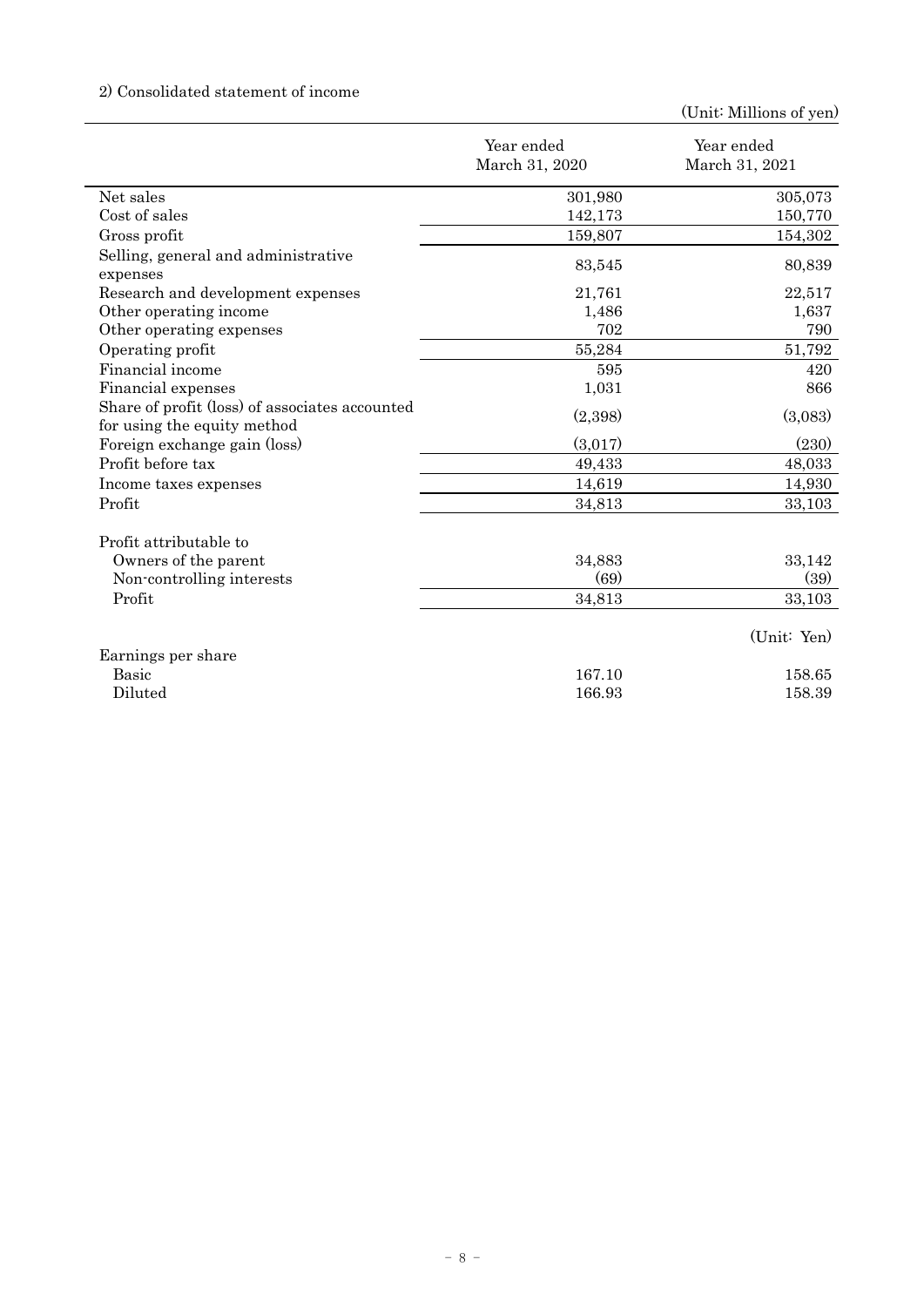# 3) Consolidated statement of comprehensive income

|                                        | Year ended<br>March 31, 2020 | Year ended<br>March 31, 2021 |
|----------------------------------------|------------------------------|------------------------------|
| Profit                                 | 34,813                       | 33,103                       |
| Other comprehensive income             |                              |                              |
| Items that will not be reclassified    |                              |                              |
| subsequently to profit or loss         |                              |                              |
| Net gain (loss) on financial assets    |                              |                              |
| measured at fair value through other   | (588)                        | 608                          |
| comprehensive income                   |                              |                              |
| Remeasurements of defined benefit      | 21                           | 11                           |
| plans                                  |                              |                              |
| Total                                  | (567)                        | 620                          |
| Items that may be reclassified         |                              |                              |
| subsequently to profit or loss         |                              |                              |
| Exchange differences on translation of | (6,882)                      | 10,070                       |
| foreign operations                     |                              |                              |
| Share of other comprehensive           |                              |                              |
| income of investments accounted for    | (0)                          | (25)                         |
| using the equity method                |                              |                              |
| Total                                  | (6,883)                      | 10,045                       |
| Total other comprehensive income       | (7, 450)                     | 10,665                       |
| Comprehensive income                   | 27,363                       | 43,768                       |
| Comprehensive income attributable to   |                              |                              |
| Owners of the parent                   | 27,433                       | 43,807                       |
| Non-controlling interests              | (69)                         | (39)                         |
| Comprehensive income                   | 27,363                       | 43,768                       |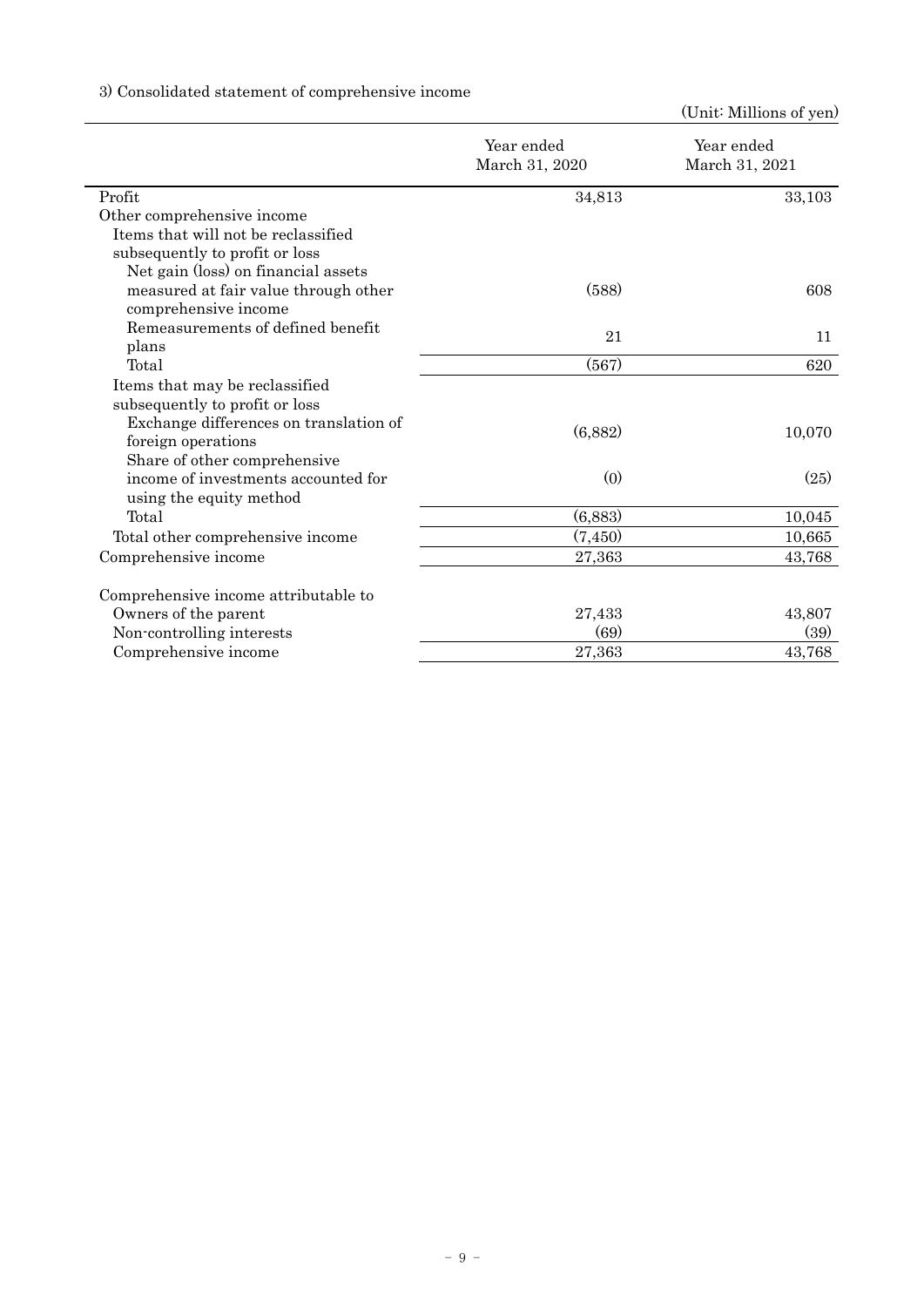## 4) Consolidated statement of changes in equity For the year ended March 31, 2020

|                                                                                       | Equity attributable to owners of the parent |        |                                                       |       |                           |           |                                  |                 |
|---------------------------------------------------------------------------------------|---------------------------------------------|--------|-------------------------------------------------------|-------|---------------------------|-----------|----------------------------------|-----------------|
|                                                                                       | Capital<br>stock                            |        | Capital Retained Treasury compone<br>surplus earnings | stock | Other<br>nts of<br>equity | Total     | Non-<br>controlling<br>interests | Total<br>equity |
| As of April 1, 2019                                                                   | 12,654                                      | 17,876 | 241,445                                               | (302) | (7,225)                   | 264,448   | 733                              | 265,182         |
| Profit                                                                                |                                             |        | 34,883                                                |       |                           | 34,883    | (69)                             | 34,813          |
| Other comprehensive<br>income                                                         |                                             |        |                                                       |       | (7,450)                   | (7,450)   | $\overline{0}$                   | (7,450)         |
| Comprehensive income                                                                  |                                             |        | 34,883                                                |       | (7, 450)                  | 27,433    | (69)                             | 27,363          |
| Exercise of warrants                                                                  | 223                                         | 125    |                                                       |       |                           | 348       |                                  | 348             |
| Share-based payment<br>transactions                                                   |                                             | 485    |                                                       |       |                           | 485       |                                  | 485             |
| Cash dividends                                                                        |                                             |        | (15,028)                                              |       |                           | (15,028)  |                                  | (15,028)        |
| Purchase of treasury<br>stock                                                         |                                             |        |                                                       | (3)   |                           | (3)       |                                  | (3)             |
| Disposal of treasury<br>stock                                                         |                                             |        |                                                       |       |                           |           |                                  |                 |
| Transfer to retained<br>earnings                                                      |                                             |        | 21                                                    |       | (21)                      |           |                                  |                 |
| Establishment of<br>subsidiary with non-<br>controlling interests                     |                                             |        |                                                       |       |                           |           |                                  |                 |
| Change in non-<br>controlling interests<br>due to capital increase<br>of subsidiaries |                                             |        |                                                       |       |                           |           |                                  |                 |
| Total transactions with<br>the owners                                                 | 223                                         | 610    | (15,006)                                              | (3)   | (21)                      | (14, 198) |                                  | (14, 198)       |
| As of March 31, 2020                                                                  | 12,877                                      | 18,487 | 261,321                                               | (306) | (14,697)                  | 277,683   |                                  | 663 278,347     |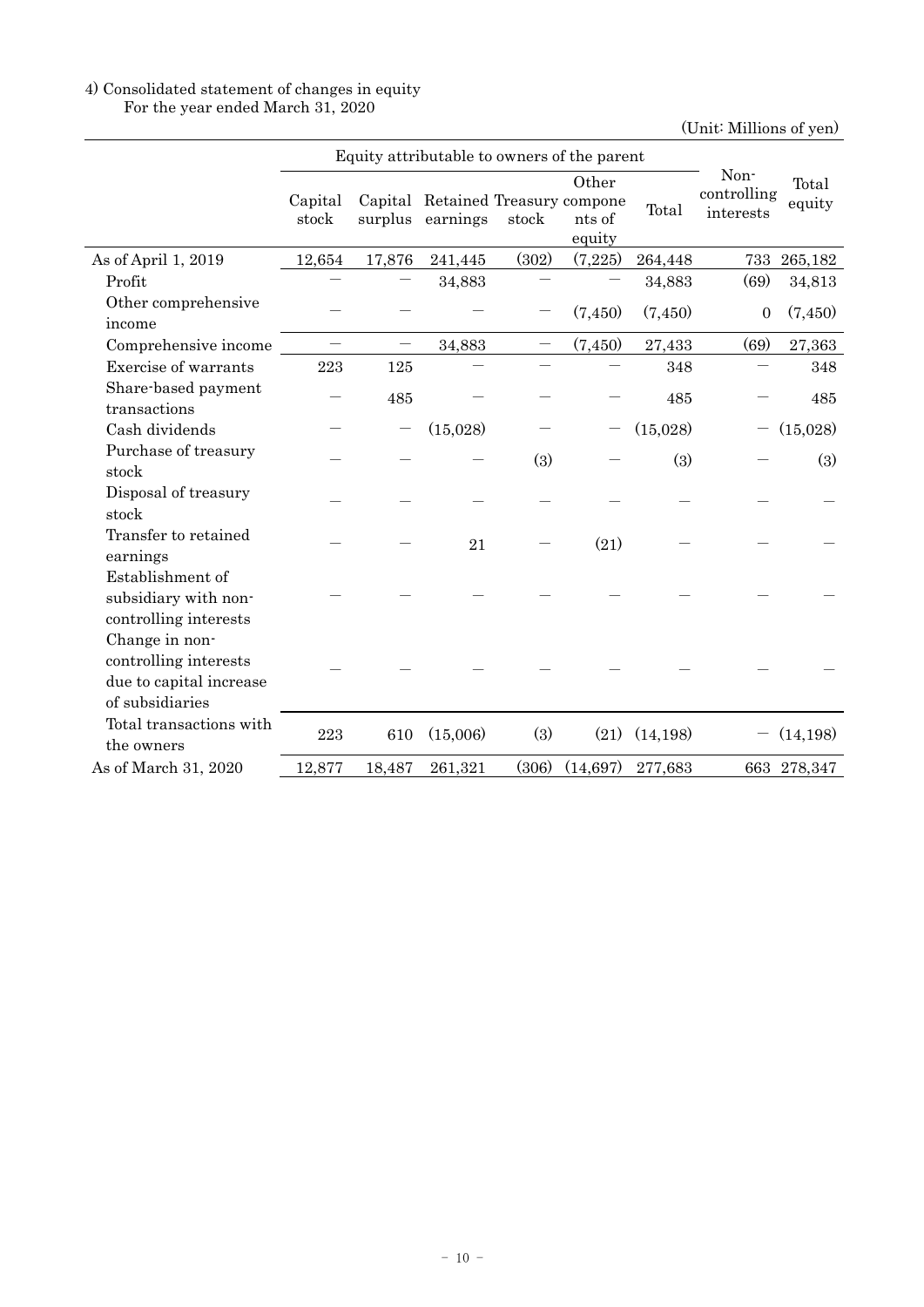|                                                                                       | Equity attributable to owners of the parent |                  |                                               |                  |                           |                |                                  |                 |
|---------------------------------------------------------------------------------------|---------------------------------------------|------------------|-----------------------------------------------|------------------|---------------------------|----------------|----------------------------------|-----------------|
|                                                                                       | Capital<br>stock                            | surplus          | Capital Retained Treasury compone<br>earnings | stock            | Other<br>nts of<br>equity | Total          | Non-<br>controlling<br>interests | Total<br>equity |
| As of April 1, 2020                                                                   | 12,877                                      | 18,487           | 261,321                                       | (306)            | (14,697)                  | 277,683        | 663                              | 278,347         |
| Profit                                                                                |                                             |                  | 33,142                                        |                  |                           | 33,142         | (39)                             | 33,103          |
| Other comprehensive<br>income                                                         |                                             |                  |                                               |                  | 10,665                    | 10,665         | (0)                              | 10,665          |
| Comprehensive income                                                                  | $\overline{\phantom{0}}$                    |                  | 33,142                                        |                  | 10,665                    | 43,807         | (39)                             | 43,768          |
| Exercise of warrants                                                                  | 352                                         | 197              |                                               |                  |                           | 549            |                                  | 549             |
| Share-based payment<br>transactions                                                   |                                             | 896              |                                               |                  |                           | 896            |                                  | 896             |
| Cash dividends                                                                        |                                             |                  | (15,037)                                      |                  |                           | (15,037)       |                                  | (15,037)        |
| Purchase of treasury<br>stock                                                         |                                             |                  |                                               | (1)              |                           | (1)            |                                  | (1)             |
| Disposal of treasury<br>stock                                                         |                                             | $\boldsymbol{0}$ |                                               | $\boldsymbol{0}$ |                           | $\overline{0}$ |                                  | $\mathbf{0}$    |
| Transfer to retained<br>earnings                                                      |                                             |                  | 50                                            |                  | (50)                      |                |                                  |                 |
| Establishment of<br>subsidiary with non-<br>controlling interests                     |                                             |                  |                                               |                  |                           |                | 49                               | 49              |
| Change in non-<br>controlling interests<br>due to capital increase<br>of subsidiaries |                                             |                  |                                               |                  |                           |                | 98                               | 98              |
| Total transactions with<br>the owners                                                 | 352                                         | 1,093            | (14,987)                                      | (1)              | (50)                      | (13,593)       |                                  | 147 (13,446)    |
| As of March 31, 2021                                                                  | 13,229                                      | 19,581           | 279,477                                       | (307)            | (4,082)                   | 307,898        |                                  | 771 308,669     |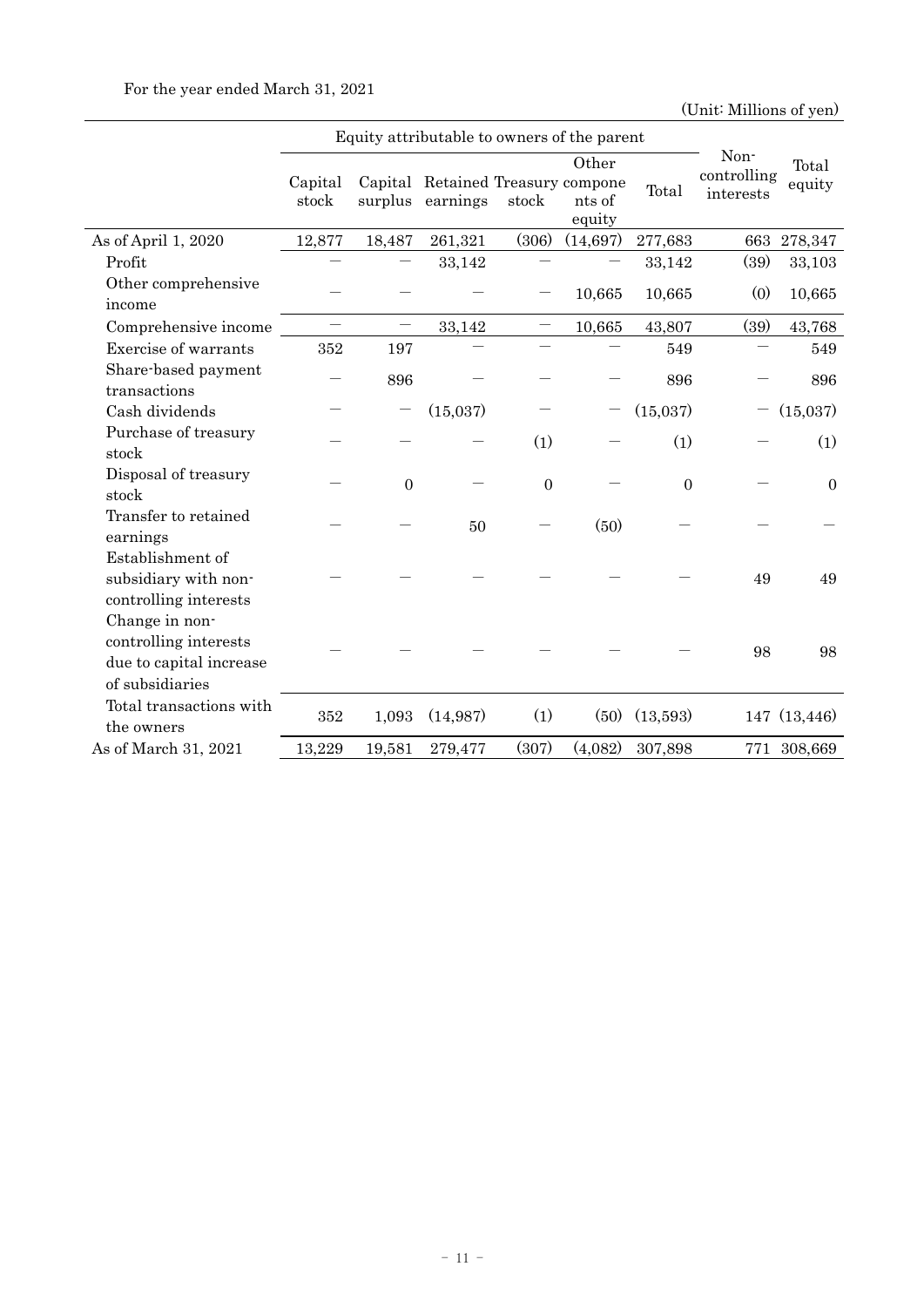# 5) Consolidated statement of cash flows

|                                                                             |                              | (Unit: Millions of yen)      |
|-----------------------------------------------------------------------------|------------------------------|------------------------------|
|                                                                             | Year ended<br>March 31, 2020 | Year ended<br>March 31, 2021 |
| Cash flows from operating activities                                        |                              |                              |
| Profit before tax                                                           | 49,433                       | 48,033                       |
| Depreciation and amortization                                               | 23,955                       | 25,575                       |
| Interest and dividends income                                               | (343)                        | (277)                        |
| Interest expenses                                                           | 911                          | 767                          |
| Share of loss (profit) on equity method                                     | 2,398                        | 3,083                        |
| Decrease (increase) in trade receivables                                    | (4, 423)                     | (9,066)                      |
| Decrease (increase) in inventories<br>Increase (decrease) in trade payables | (9,807)<br>2,762             | 3,851<br>(834)               |
| Increase (decrease) in accrued expenses                                     | 2,212                        | 1,055                        |
| Decrease/increase in consumption taxes                                      |                              |                              |
| receivable/payable                                                          | (1, 134)                     | (56)                         |
| Decrease (increase) in asset for                                            |                              |                              |
| retirement benefits                                                         | 50                           | (9)                          |
| Increase (decrease) in contract liabilities                                 | 3,292                        | (314)                        |
| Increase (decrease) in accrued bonuses                                      | 102                          | 625                          |
| $Other-net$                                                                 | 505                          | 68                           |
| Subtotal                                                                    | 69,914                       | 72,501                       |
| Interest and dividend received                                              | 280                          | 232                          |
| Interest paid                                                               | (804)                        | (748)                        |
| Income taxes paid                                                           | (16, 208)                    | (13, 172)                    |
| Net cash provided by (used in) operating<br>activities                      | 53,182                       | 58,813                       |
| Cash flows from investing activities                                        |                              |                              |
| Purchase of property, plant and                                             | (13,629)                     | (9,930)                      |
| equipment                                                                   |                              |                              |
| Proceeds from sales of property, plant and                                  | 325                          | 439                          |
| equipment                                                                   |                              |                              |
| Purchase of intangible assets<br>Payments resulting in an increase in       | (12, 843)                    | (15, 863)                    |
| long-term prepaid expenses                                                  | (2, 487)                     | (4,050)                      |
| Purchase of investments in equity                                           |                              |                              |
| instruments                                                                 | (4,554)                      | (623)                        |
| Acquisitions of subsidiaries or other                                       |                              |                              |
| businesses                                                                  |                              | (343)                        |
| Payments into time deposits                                                 | (231)                        | (2,058)                      |
| Proceeds from withdrawal of time                                            | 7,327                        | 1,438                        |
| deposits                                                                    |                              |                              |
| Other-net                                                                   | 185                          | (139)                        |
| Net cash provided by (used in) investing<br>activities                      | (25,906)                     | (31, 131)                    |
| Cash flows from financing activities                                        |                              |                              |
| Exercise of warrants                                                        | 348                          | 549                          |
| Dividends paid                                                              | (15,028)                     | (15,037)                     |
| Repayments of lease liabilities                                             | (5,913)                      | (5, 911)                     |
| Other-net                                                                   | (3)                          | 145                          |
| Net cash provided by (used in) financing<br>activities                      | (20,597)                     | (20, 253)                    |
| Foreign currency translation adjustments<br>on cash and cash equivalents    | (1, 147)                     | 2,447                        |
| Net increase (decrease) in cash and cash<br>equivalents                     | 5,530                        | 9,875                        |
| Cash and cash equivalents, beginning of<br>term                             | 51,062                       | 56,592                       |
| Cash and cash equivalents, end of term                                      | 56,592                       | 66,467                       |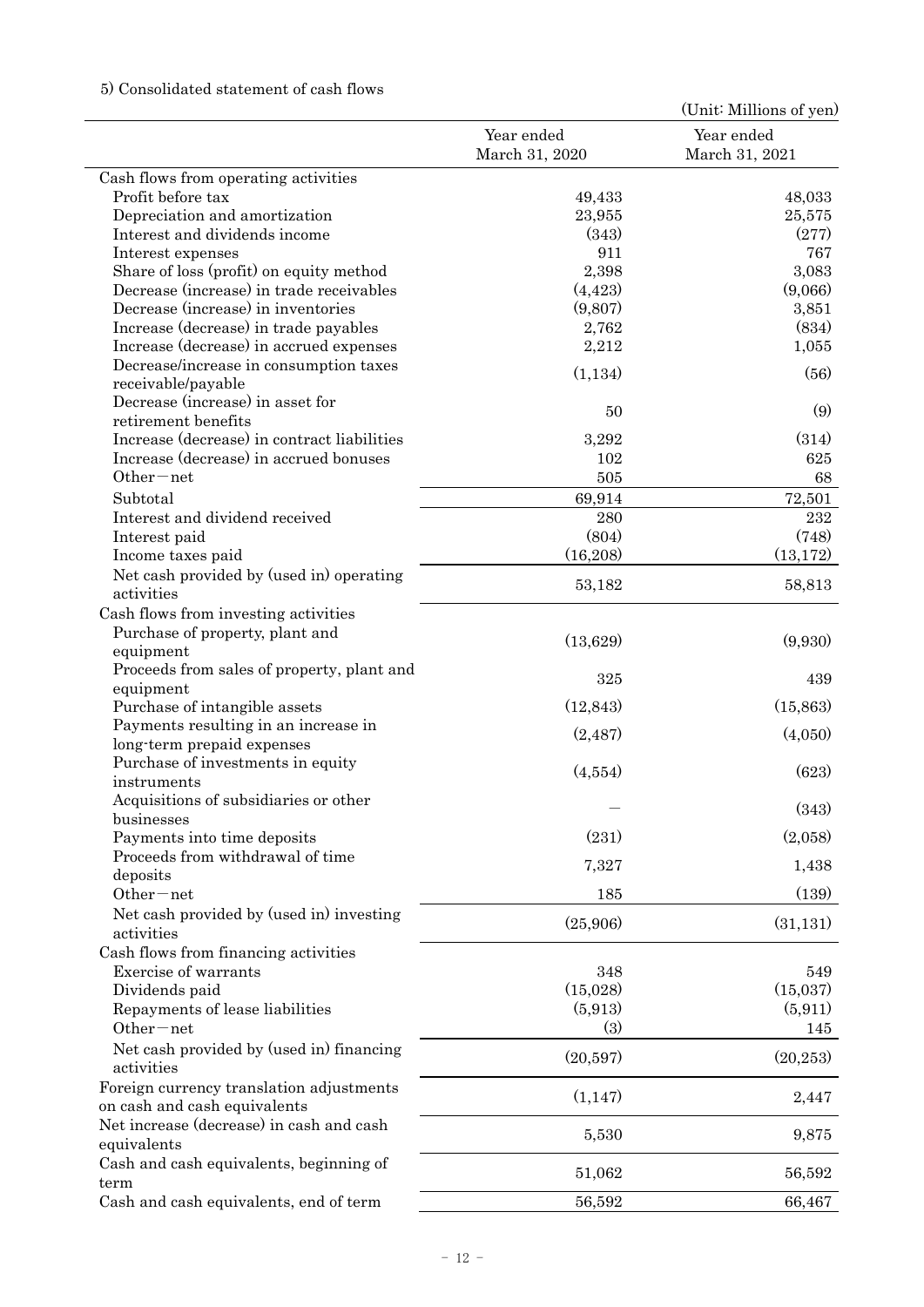6) Notes to the consolidated financial statements

- 1. Notes related to the going concern assumption Not applicable
- 2. Segment information
	- 1) Overview of reportable segments

The Group's reportable segments are the constituent business units of the Group for which separate financial data are available and that are examined on a regular basis for the purpose of enabling the Managing Board to allocate managerial resources and evaluate results of operations.

The Group is primarily engaged in the manufacture and sale of diagnostic instruments and reagents. These businesses are conducted in Japan by the Company, and in the Americas, EMEA, China and the Asia Pacific by regional headquarters established in those regions. These companies formulate overarching strategies tailored to regional characteristics and conduct business activities accordingly. Regional headquarters and other domestic and overseas subsidiaries are independent management units that handle production and sales for each region.

Accordingly, the Group has five reportable segments comprising geographical segments based on manufacturing and sales systems. These are "Japan," the "Americas," "EMEA," "China," and the "Asia Pacific."

2) Segment profit and operating results

Profit and operating results from continuing operations by reportable segment of the Group are as follows;

Intersegment sales are determined based on market prices or costs of goods manufactured.

Accounting policies of reporting segments are consistent with the Group's accounting policies indicated in the consolidated financial statements for the previous fiscal year.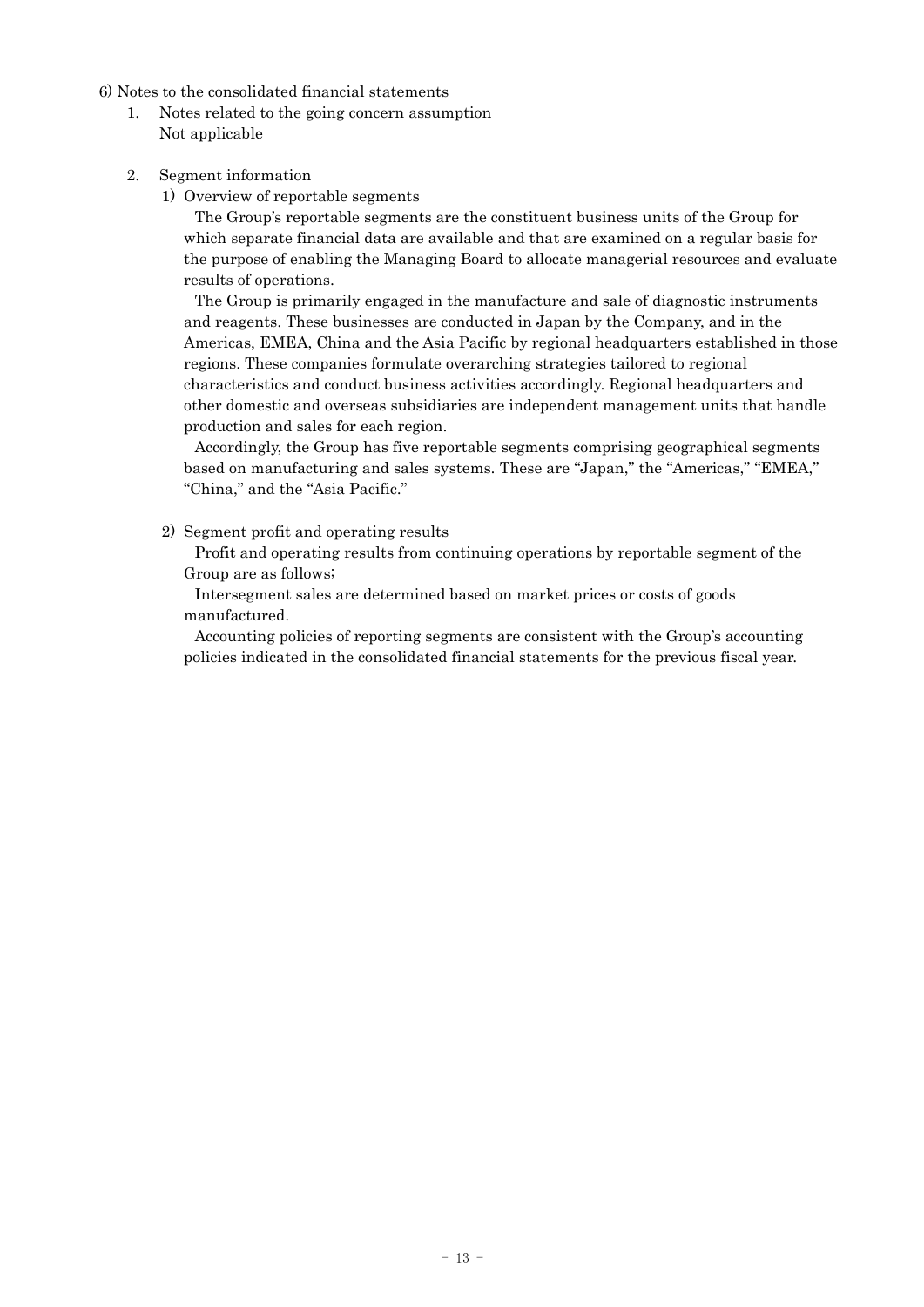(Unit: Millions of yen)

|                                               | Reportable segment |          |             |        |                 |         | Adjustme        | Consolidated |
|-----------------------------------------------|--------------------|----------|-------------|--------|-----------------|---------|-----------------|--------------|
|                                               | Japan              | Americas | <b>EMEA</b> | China  | Asia<br>Pacific | Total   | nts<br>(Note 1) | (Note 2)     |
| Sales                                         |                    |          |             |        |                 |         |                 |              |
| Sales to<br>external<br>customers             | 50,540             | 66,189   | 78,596      | 79,966 | 26,687          | 301,980 |                 | 301,980      |
| Intersegme<br>nt sales                        | 111,623            | 711      | 3,722       | 3      | $\overline{4}$  | 116,065 | (116,065)       |              |
| Total                                         | 162,164            | 66,900   | 82,318      | 79,969 | 26,692          | 418,046 | (116,065)       | 301,980      |
| Segment<br>profit                             | 36,282             | 2,856    | 8,347       | 5,726  | 3,119           | 56,333  | (1,049)         | 55,284       |
| Financial<br>income                           |                    |          |             |        |                 |         |                 | 595          |
| Financial<br>expenses                         |                    |          |             |        |                 |         |                 | 1,031        |
| Share of<br>profit (loss) on<br>equity method |                    |          |             |        |                 |         |                 | (2,398)      |
| Foreign<br>exchange gain<br>$(\text{loss})$   |                    |          |             |        |                 |         |                 | (3,017)      |
| Profit before<br>tax                          |                    |          |             |        |                 |         |                 | 49,433       |
| Income tax<br>expenses                        |                    |          |             |        |                 |         |                 | 14,619       |
| Profit                                        |                    |          |             |        |                 | ÷,      |                 | 34,813       |
| Other<br>Depreciation<br>and<br>amortization  | 12,784             | 4,053    | 4,625       | 769    | 2,706           | 24,940  | (985)           | 23,955       |
| (Note 3)                                      |                    |          |             |        |                 |         |                 |              |

Notes:

1. Segment profit adjustments of negative ¥1,049 million include negative ¥1,275 million for the unrealized gains on inventories, and ¥224 million for the unrealized gains on non-current assets.

2. Segment profit is reconciled with operating profit in the consolidated statement of income.

3. The negative ¥985 million reconciliation in depreciation and amortization is an adjustment related to intersegment transactions.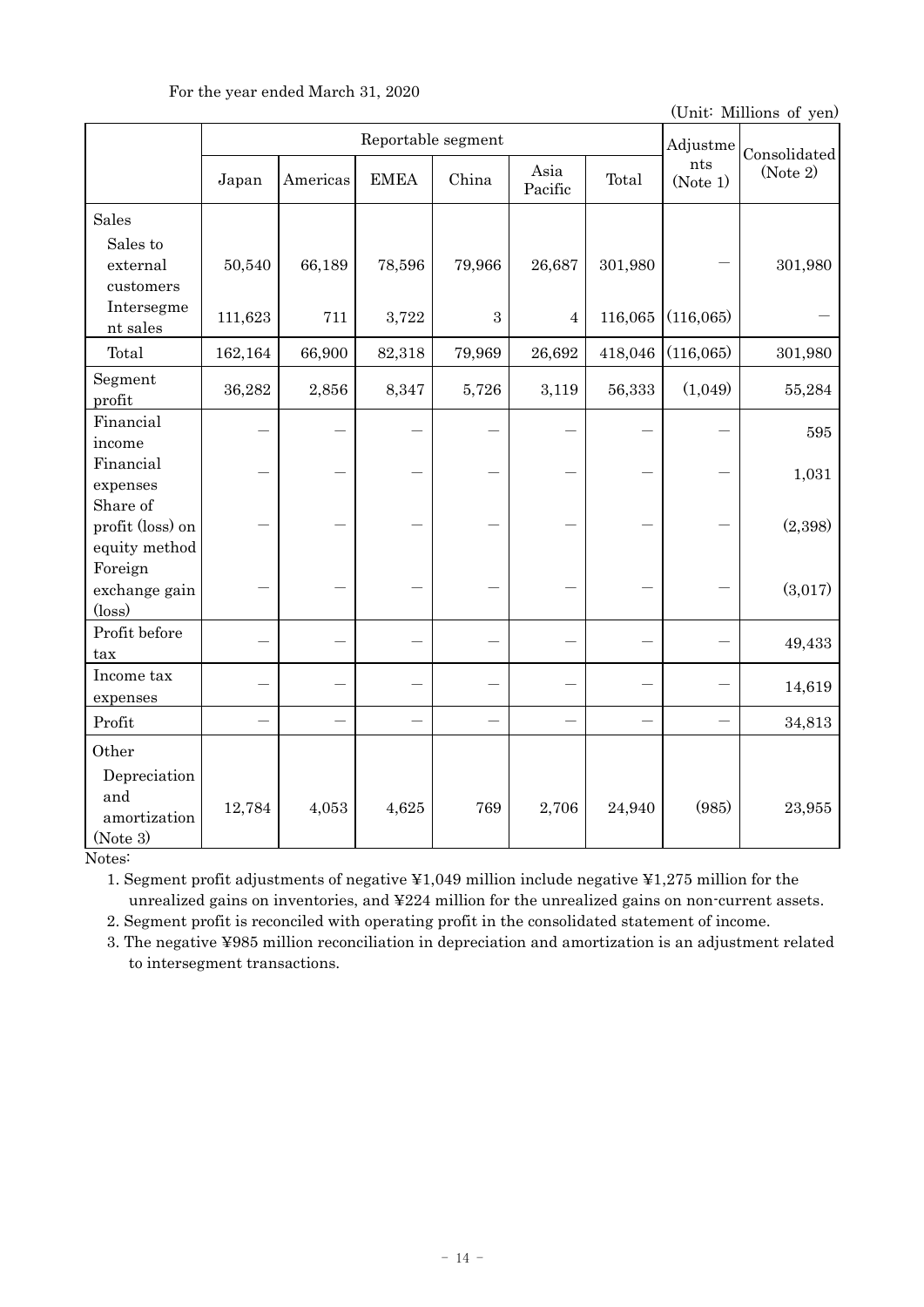| Reportable segment                            |         |          |             |                |                 |         | Adjustme        | Consolidated |
|-----------------------------------------------|---------|----------|-------------|----------------|-----------------|---------|-----------------|--------------|
|                                               | Japan   | Americas | <b>EMEA</b> | China          | Asia<br>Pacific | Total   | nts<br>(Note 1) | (Note 2)     |
| Sales<br>Sales to                             |         |          |             |                |                 |         |                 |              |
| external<br>customers                         | 52,672  | 61,501   | 82,854      | 83,735         | 24,309          | 305,073 |                 | 305,073      |
| Intersegme<br>nt sales                        | 109,313 | 460      | 3,994       | $\overline{0}$ | $\overline{5}$  | 113,775 | (113, 775)      |              |
| Total                                         | 161,986 | 61,961   | 86,849      | 83,735         | 24,315          | 418,848 | (113, 775)      | 305,073      |
| Segment<br>profit                             | 30,434  | 2,512    | 10,085      | 5,066          | 2,134           | 50,233  | 1,559           | 51,792       |
| Financial<br>income                           |         |          |             |                |                 |         |                 | 420          |
| Financial<br>expenses                         |         |          |             |                |                 |         |                 | 866          |
| Share of<br>profit (loss) on<br>equity method |         |          |             |                |                 |         |                 | (3,083)      |
| Foreign<br>exchange gain<br>$(\text{loss})$   |         |          |             |                |                 |         |                 | (230)        |
| Profit before<br>tax                          |         |          |             |                |                 |         |                 | 48,033       |
| Income tax<br>expenses                        |         |          |             |                |                 |         |                 | 14,930       |
| Profit                                        |         |          |             |                |                 |         |                 | 33,103       |
| Other<br>Depreciation<br>and                  | 13,750  | 3,889    | 4,809       | 930            | 3,049           | 26,429  | (854)           | 25,575       |
| amortization<br>(Note 3)                      |         |          |             |                |                 |         |                 |              |

# For the year ended March 31, 2021

(Unit: Millions of yen)

Notes:

1. Segment profit adjustments of ¥1,559 million include ¥1,279 million for the unrealized gains on inventories, and ¥286 million for the unrealized gains on non-current assets.

2. Segment profit is reconciled with operating profit in the consolidated statement of income.

3. The negative ¥854 million reconciliation in depreciation and amortization is an adjustment related to intersegment transactions.